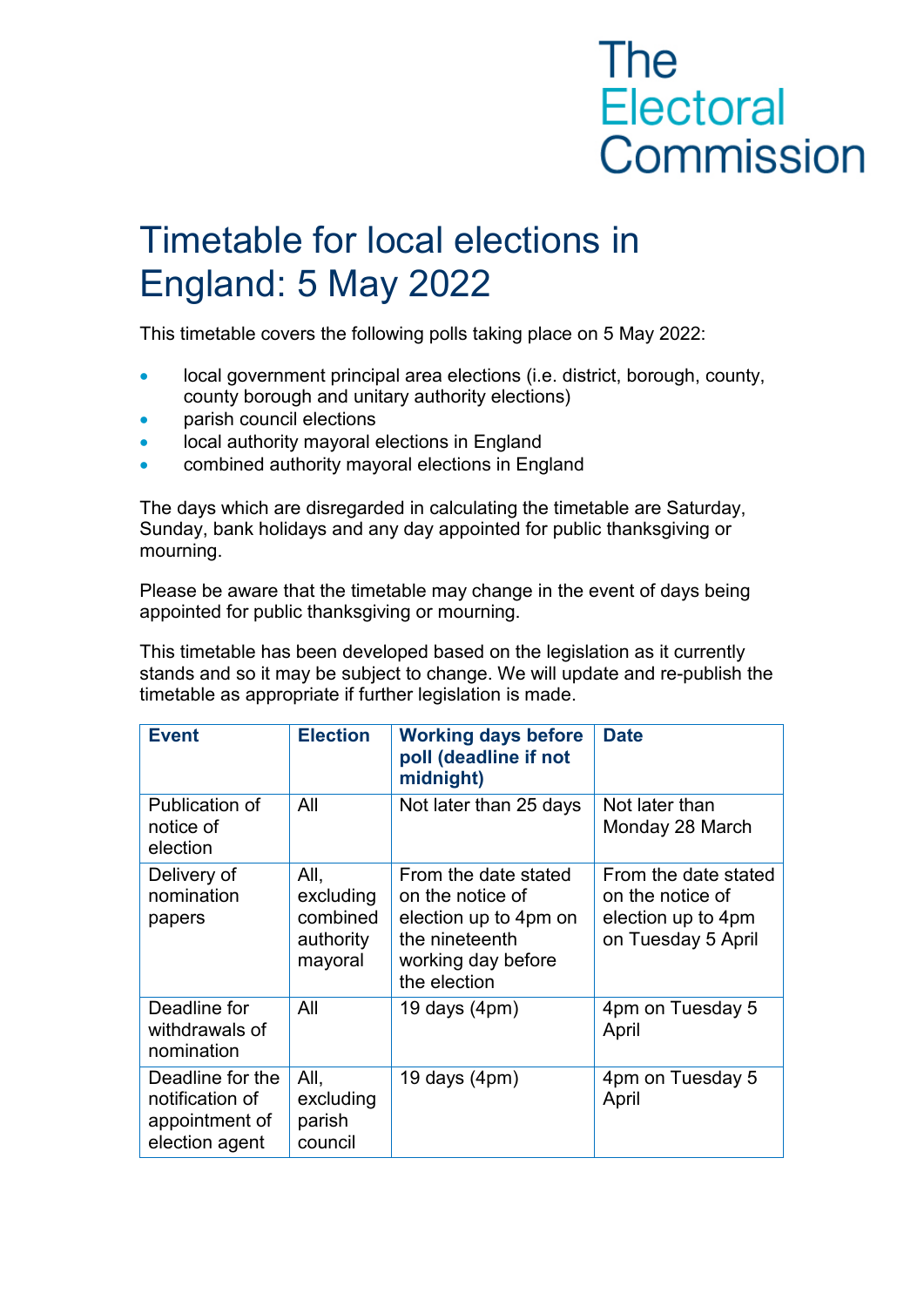| <b>Event</b>                                                                                                                                    | <b>Election</b> | <b>Working days before</b><br>poll (deadline if not<br>midnight) | <b>Date</b>                                                                       |  |
|-------------------------------------------------------------------------------------------------------------------------------------------------|-----------------|------------------------------------------------------------------|-----------------------------------------------------------------------------------|--|
| Publication of<br>first interim<br>election notice<br>of alteration                                                                             | All             | 19 days                                                          | Tuesday 5 April                                                                   |  |
| Publication of<br>statement of<br>persons<br>nominated                                                                                          | All             | Not later than 18 days<br>(4pm)                                  | Not later than 4pm<br>on Wednesday 6<br>April                                     |  |
| Deadline for<br>receiving<br>applications for<br>registration                                                                                   | All             | 12 days                                                          | Thursday 14 April                                                                 |  |
| Deadline for<br>receiving new<br>postal vote and<br>postal proxy<br>applications,<br>and for<br>changes to<br>existing postal<br>or proxy votes | All             | 11 days $(5pm)$                                                  | 5pm on Tuesday 19<br>April                                                        |  |
| Deadline for<br>receiving new<br>applications to<br>vote by proxy<br>(not postal<br>proxy or<br>emergency<br>proxies)                           | All             | 6 days (5pm)                                                     | 5pm on Tuesday<br>26 April                                                        |  |
| Publication of<br>second interim<br>election notice<br>of alteration                                                                            | All             | Between 18 days and<br>6 days                                    | <b>Between</b><br><b>Wednesday 6 April</b><br>and Tuesday<br>26 April (inclusive) |  |
| Publication of<br>notice of poll                                                                                                                | All             | Not later than 6 days                                            | Not later than<br>Tuesday 26 April                                                |  |
| Publication of<br>final election<br>notice of<br>alteration                                                                                     | All             | 5 days                                                           | <b>Wednesday 27 April</b>                                                         |  |
| Deadline for<br>notification of<br>appointment of<br>polling and<br>counting agents                                                             | All             | 5 days                                                           | <b>Wednesday 27 April</b>                                                         |  |